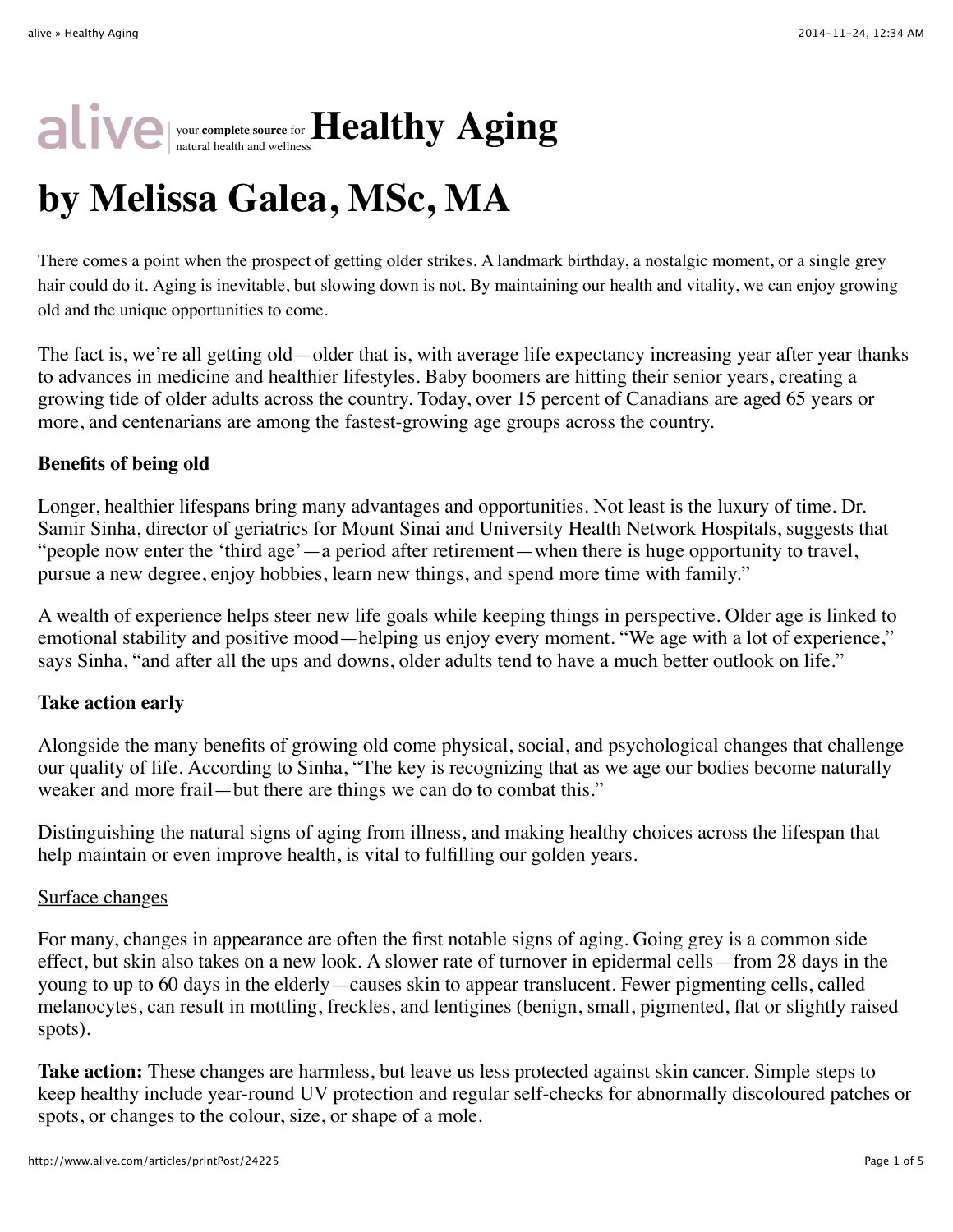#### Better bones

Overt signs of aging are hard to ignore, but some of the earliest and most important changes are invisible to the eye. As young as 25 years, bone density reaches its peak and from the mid-30s gradually begins to decline.

Osteoporosis—and a high risk of hip, wrist, and spinal fractures—is most common among women, but also affects men.

**Take action:** Include calcium- and magnesium-rich foods in your diet, such as spinach, soy, and dairy. Gentle weight-bearing exercise is best for bone building. If lifting barbells isn't for you, try walking, jogging, Pilates, or resistance bands for a solid skeletal workout.

#### Maintaining muscle

Muscle mass reduces with age, and as a result so does strength and coordination. If left unchecked, these changes can lead to difficulty with everyday tasks, such as household chores, shopping, and even just getting around.

**Take action:** Training with light weights or resistance bands can boost strength, while tai chi is a great way to keep your balance in check. To support muscle repair and growth, ensure up to 10 percent of calories in your diet come from healthy proteins, such as legumes, lean meats, and fresh fish.

#### Young at heart

Our most important muscle is the heart. Aging leads to thickened ventricle walls and weaker contractions making every heartbeat harder work over time. Day-to-day, the healthy aging heart is not a hindrance. But added stress resulting from high blood pressure, cholesterol, or weight gain—common age-related health issues—compounds the problem.

**Take action:** At least 150 minutes per week of moderate to vigorous aerobic activity—such as brisk walking, cycling, or swimming—can prevent heart disease. Swap high-calorie and highly salted processed foods for a Mediterranean diet of unprocessed fruit and vegetables, fatty acids from well-sourced fish, and complex carbohydrates.

#### Mind your brain

Our brain is always evolving, but begins to decrease in size by as much as 1 percent per year in healthy adults. Changes to the network of nerve cells—called neurons—which transmit messages between the brain, spinal cord, and central nervous system, have the greatest impact.

Processing speeds, episodic memory, decision making, and problem solving will naturally slow. Forgetting a name or misplacing your glasses is typical at any age, and no cause for worry. Instead, difficulty forming new, recent memories is a common sign of illness, including Alzheimer's.

**Take action:** Stay sharp with hobbies such as problem-solving puzzles, reading, and creative writing. Get a board game out when the family gathers, or play solitaire in your free time. Learn a language or musical instrument—the key is to keep challenging your mind.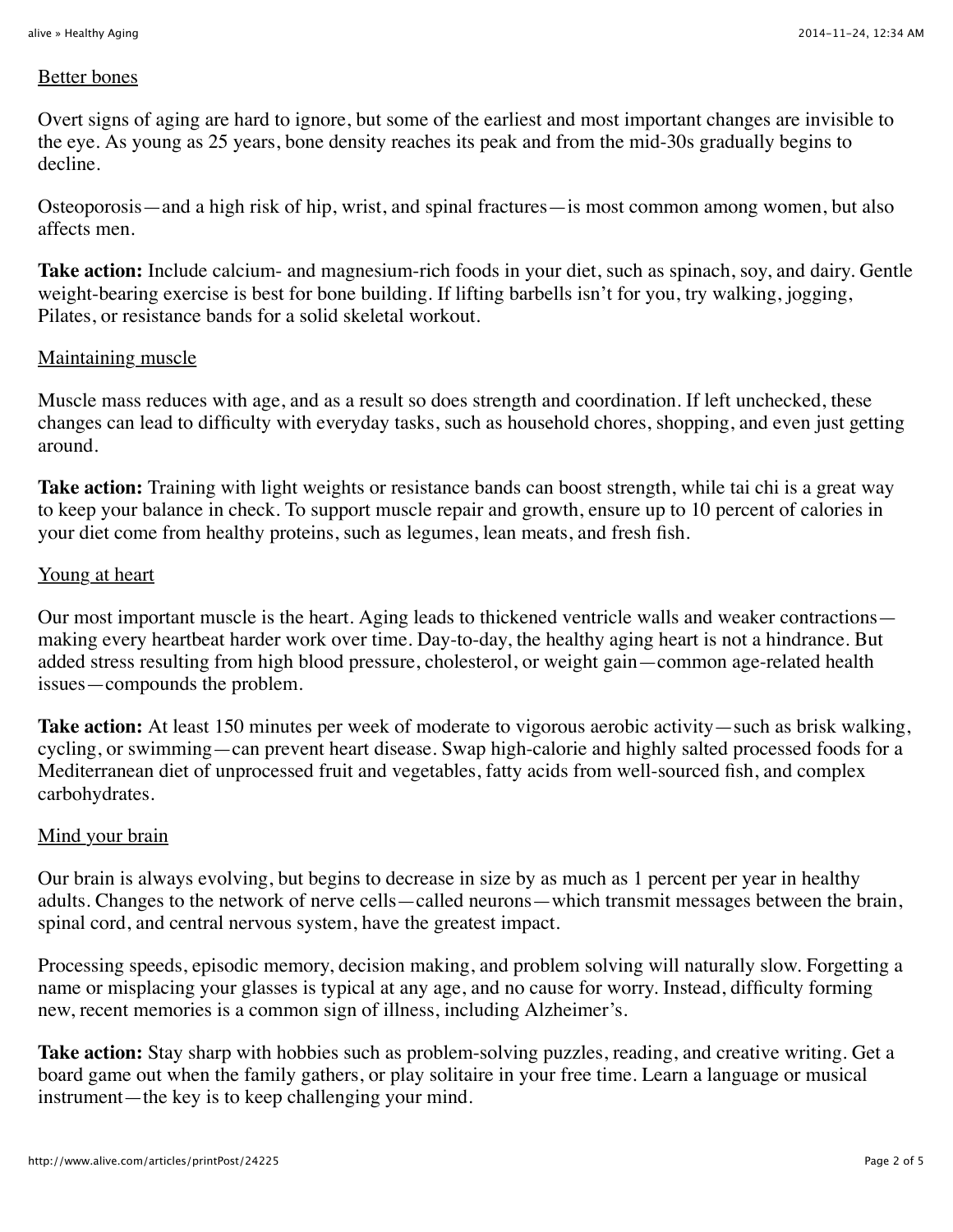#### **Explaining aging— new theories**

We haven't discovered the fountain of youth, but scientists are quickly unravelling other sources of good health and long life. "There are a lot of promising theories and ideas out there," says Sinha, "but none that we've been able to say with strong evidence explains aging. Overall, we realize that there are many components contributing to the process."

While there is no clear agreement, science is focused on two broad areas: genetically programmed processes contributing to aging, and the result of cumulative damage to the body.

#### Silencing senescence

Our DNA contains specific genes that support development and protect against illness. From birth, round-theclock DNA activity becomes more efficient through a process called methylation, which blocks—or silences —specific genes no longer needed for growth. Today, scientists are developing and exploring molecular substances that could reactivate protective genes that are essential for our health.

#### Telomere tails

Telomerase, an enzyme found in germ, cancer, and stem cells, is another key to genetic aging currently being explored for its potential to protect against disease and extend life. Each time a cell divides, the protective end of the DNA chromosome, called a telomere, is shortened. Telomerase repairs and replaces frayed DNA ends, increasing the life of a cell.

#### Antiaging antioxidants

Free radicals are essential to everyday function: their imbalance of electrons create electrical pulses that provide energy, maintain immunity, put hormones to use, or contract muscles. But over time, they can build up to toxic levels and take their toll. The most common age-related illnesses, including heart disease, cancer, and dementia, can be traced back to DNA damage generated by free radicals.

Antioxidants repair DNA by reducing inflammation and oxidation. Cells produce antioxidants naturally, providing a built-in system of oxidative stress resistance. Regular exercise and a healthy diet, including key vitamins such as  $B12$ , folic acid, A, C, D, and E, are additional buffers.

#### **Myth busting**

Understanding molecular processes of aging is an obstacle for scientists—adjusting to everyday physical and functional changes is the challenge for the rest of us.

"There are a lot of different notions about aging, and a lot of misinformation out there," suggests Sinha. "For people trying to understand the aging process, or understand what that will look like for them, having the right information will help make the best decisions about how they approach living in later life in particular."

We can be certain of the impact on our well-being down the road of a healthy diet, physical activity, and not smoking.

#### Fasting for life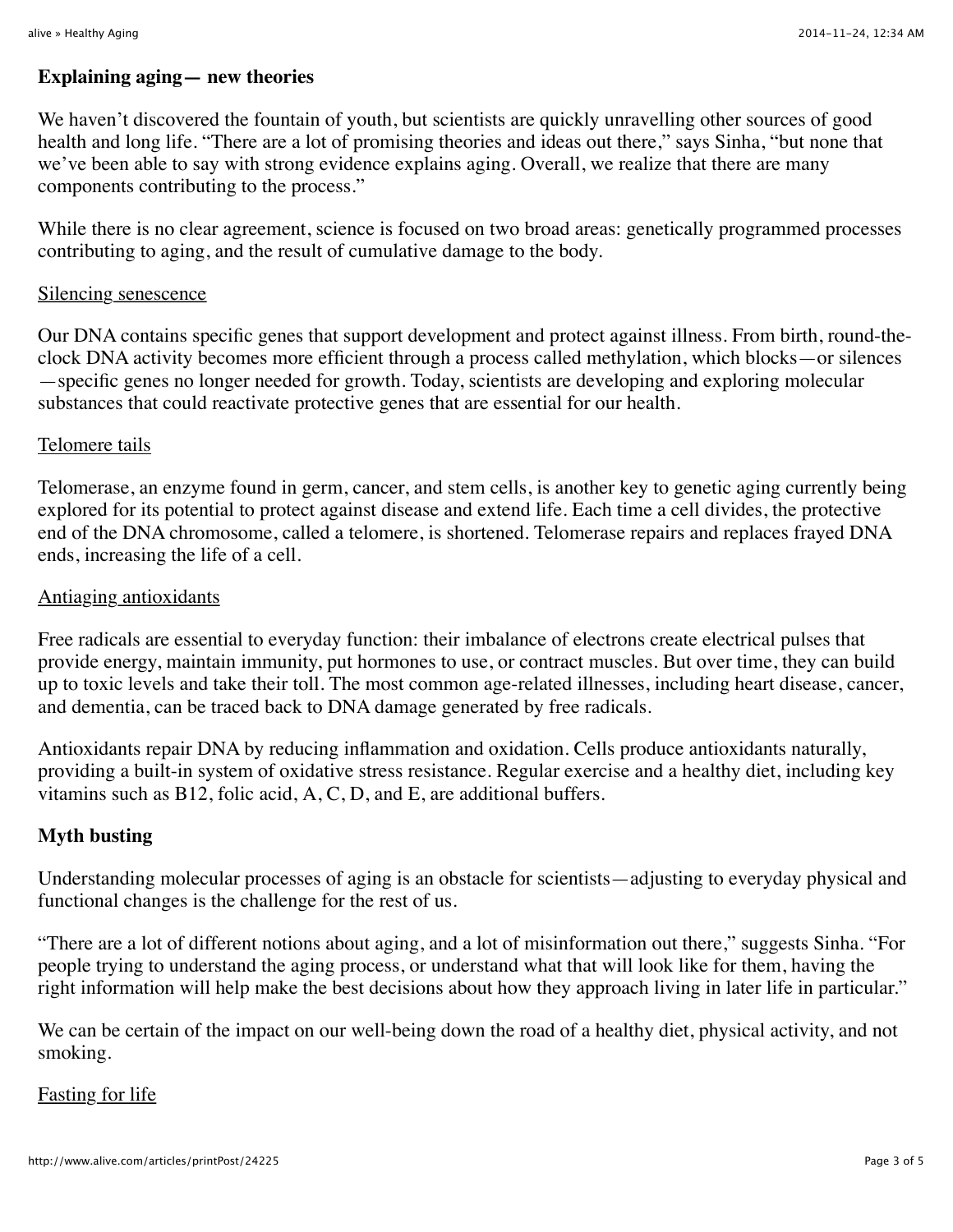Reduced calorie intake—through intermittent fasting or calorie restriction of up to 30 percent of a recommended diet—can have dramatic effects on longevity. Popular today for its weight-loss potential, this type of dieting has important potential for countering aging.

Fasting impacts nutrient-sensing pathways, improves hormonal adaptations, reduces cellular damage and autophagy, and minimizes inflammation and immune aging—reducing risk of chronic illnesses such as cancer and heart disease.

#### Everything in moderation

Maintaining nutrient intake during a low-calorie diet is crucial, leaving no room for empty calories. Whether fasting or not, a balanced, healthy diet is essential to longevity. "Our diets tend to be fat laden, with a lot more processed food, salts, and excessive things we don't need and often not enough of what we do need," suggests Sinha.

Some foods are better linked to healthy aging than others, but there's no magic bean for keeping us around. According to Sinha, "There is evidence out there, for example, that eating some chocolate will help you live longer. But you shouldn't therefore eat a kilogram of chocolate every day. Everything in moderation is the key to moving forward."

#### Activity is key

People who are physically active live longest and enjoy better health in their older years. Regular aerobic and resistance exercise protects against heart disease—a leading cause of death—as well as high blood pressure, stroke, diabetes, obesity, osteoporosis, and some forms of cancer. Boost overall activity levels through housework, gardening, and daily errands.

#### Keeping connected

Staying social is another key to a long and happy life. A range of social ties and hobbies is important to emotional wellness, happiness, and life satisfaction—but also benefits our physical health, decreasing our risk of cancer and cardiovascular disease and improving cognitive functioning.

"People who are very social, but have no remaining family or friends, can become very isolated and lonely, and that can certainly impact their health," warns Sinha. Local libraries and community centres are good starting points for getting involved, and volunteering can open opportunities to increase your sense of belonging while forming friendships.

#### **Looking forward**

Despite the changes and challenges of aging, there is plenty to look forward to. Preventing chronic illness is key, but embracing healthy change is just as important as we age—so we can start looking forward to tomorrow, today.

#### **Top tips for healthy aging**

- Protect skin year- round from harmful UV radiation.
- Stay strong with up to 10 percent of your daily calories from protein.
- Aim for seven to eight hours of sleep each night.